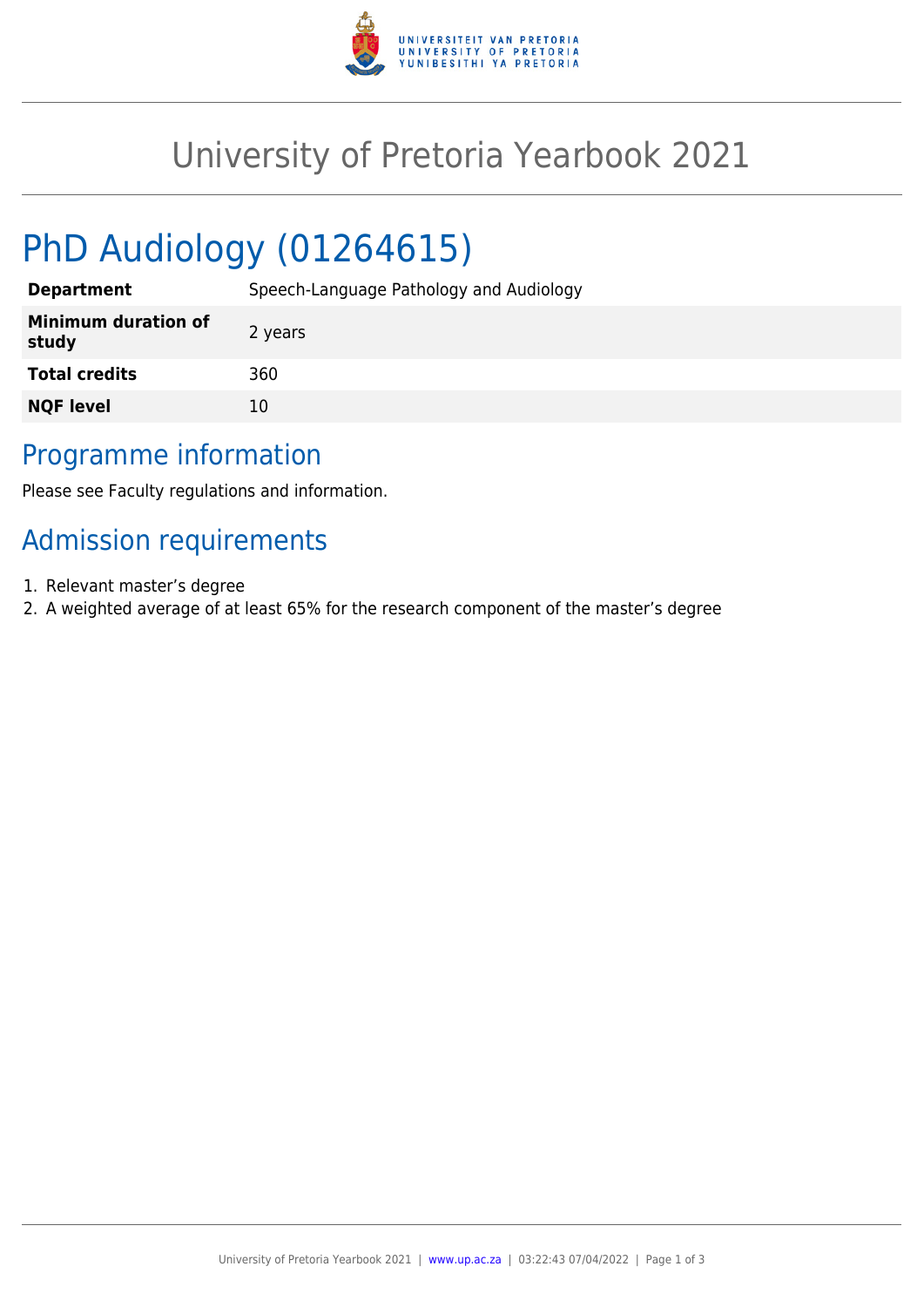

## Curriculum: Year 1

**Minimum credits: 360**

### **Core modules**

#### **Thesis: Audiology 991 (ODL 991)**

| <b>Module credits</b>         | 360.00                                  |
|-------------------------------|-----------------------------------------|
| <b>NQF Level</b>              | 10                                      |
| <b>Language of tuition</b>    | Module is presented in English          |
| <b>Department</b>             | Speech Language Pathology and Audiology |
| <b>Period of presentation</b> | Year                                    |

#### **Module content**

Expert, highly specialised and advanced research, both across the major discipline and with possible interdisciplinary connections. Independent and accountable planning, resourcing, managing of all aspects of the research process, optimising all aspects of processes engaged in, within complex and unpredictable contexts. Use of computer programs for analysis and report writing and showing academic leadership is required.